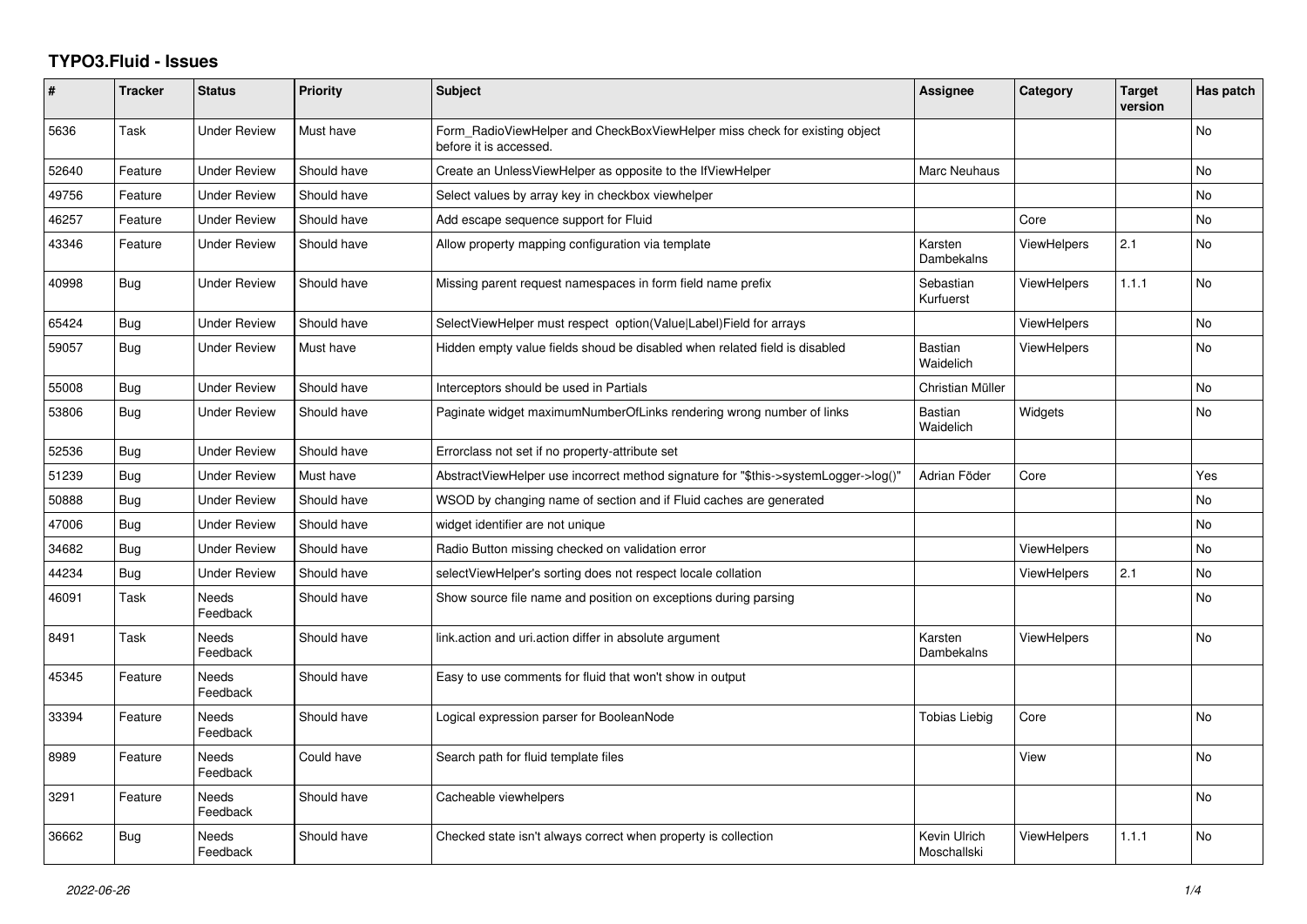| #     | <b>Tracker</b> | <b>Status</b>            | <b>Priority</b>      | <b>Subject</b>                                                                                         | <b>Assignee</b>        | Category           | <b>Target</b><br>version | Has patch |
|-------|----------------|--------------------------|----------------------|--------------------------------------------------------------------------------------------------------|------------------------|--------------------|--------------------------|-----------|
| 58862 | Bug            | <b>Needs</b><br>Feedback | Should have          | FormViewHelper doesn't accept NULL as value for \$arguments                                            | Bastian<br>Waidelich   | ViewHelpers        |                          | Yes       |
| 33628 | <b>Bug</b>     | Needs<br>Feedback        | Must have            | Multicheckboxes (multiselect) for Collections don't work                                               | Christian Müller       | ViewHelpers        |                          | No        |
| 46289 | <b>Bug</b>     | Needs<br>Feedback        | Should have          | Enable Escaping Interceptor in XML request format                                                      |                        | View               | 2.0.1                    | No        |
| 9005  | Feature        | Accepted                 | Could have           | Fluid Template Analyzer (FTA)                                                                          | Sebastian<br>Kurfuerst |                    |                          |           |
| 5933  | Feature        | Accepted                 | Should have          | Optional section rendering                                                                             | Sebastian<br>Kurfuerst | ViewHelpers        |                          | No        |
| 28551 | Bug            | Accepted                 | Should have          | (v4) backport VHTest                                                                                   | Sebastian<br>Kurfuerst |                    |                          | No        |
| 56237 | Task           | New                      | Should have          | in-line (Condition) View Helpers should not evaluate on parsing                                        |                        |                    |                          | No        |
| 54195 | Task           | New                      | Should have          | Rename and move FormViewHelper's errorClass value, currently 'f3-form-error'                           | Adrian Föder           | <b>ViewHelpers</b> |                          | No        |
| 47669 | Task           | New                      | Should have          | FormViewHelper does not define the default request method                                              |                        |                    |                          | No        |
| 45394 | Task           | New                      | Should have          | Forwardport Unit test for standalone view                                                              |                        | View               |                          | No        |
| 43072 | Task           | New                      | Should have          | Remove TOKENS for adding templates fallback in Backporter                                              |                        | View               |                          | No        |
| 43071 | Task           | New                      | Should have          | Remove TOKENS for adding fallback teplates in B                                                        |                        |                    |                          | No        |
| 42743 | Task           | New                      | Should have          | Remove inline style for hidden form fields                                                             |                        |                    |                          | No        |
| 34309 | Task           | New                      | Could have           | Unknown ViewHelpers cause exception - should be handled more graceful                                  |                        | ViewHelpers        |                          | No        |
| 32035 | Task           | New                      | Should have          | Improve fluid error messages                                                                           |                        | Core               |                          | Yes       |
| 26664 | Task           | New                      | Won't have this time | Clean up Form ViewHelpers                                                                              |                        | ViewHelpers        |                          | No        |
| 26658 | Task           | New                      | Won't have this time | Make Form ViewHelpers consistent                                                                       |                        | ViewHelpers        |                          | No        |
| 10911 | Task           | New                      | Should have          | Tx_Fluid_ViewHelpers_Form_AbstractFormViewHelper->renderHiddenIdentityField<br>should be more reliable |                        | <b>ViewHelpers</b> |                          | No        |
| 9950  | Task           | New                      | Should have          | Binding to nested arrays impossible for form-elements                                                  |                        | <b>ViewHelpers</b> |                          |           |
| 60271 | Feature        | New                      | Should have          | Paginate viewhelper, should also support arrays                                                        |                        |                    |                          | No        |
| 60181 | Feature        | New                      | Could have           | Caching mechanism for Fluid Views/Templates                                                            |                        | View               |                          | No        |
| 60003 | Feature        | New                      | Should have          | Add required-Attribute to f:form.password                                                              |                        | <b>ViewHelpers</b> |                          | No        |
| 51277 | Feature        | New                      | Should have          | ViewHelper context should be aware of actual file occurrence                                           |                        |                    |                          | No        |
| 51100 | Feature        | New                      | Must have            | Links with absolute URI should have the option of URI Scheme                                           |                        | ViewHelpers        |                          | No        |
| 48355 | Feature        | New                      | Could have           | Assign output of viewhelper to template variable for further processing.                               |                        |                    |                          |           |
| 46545 | Feature        | New                      | Should have          | Better support for arrays in options of SelectViewHelper                                               |                        |                    |                          | No        |
| 45153 | Feature        | New                      | Should have          | f:be.menus.actionMenuItem - Detection of the current select option is insufficient                     |                        |                    |                          | No        |
| 42397 | Feature        | New                      | Should have          | Missing viewhelper for general links                                                                   |                        |                    |                          | No        |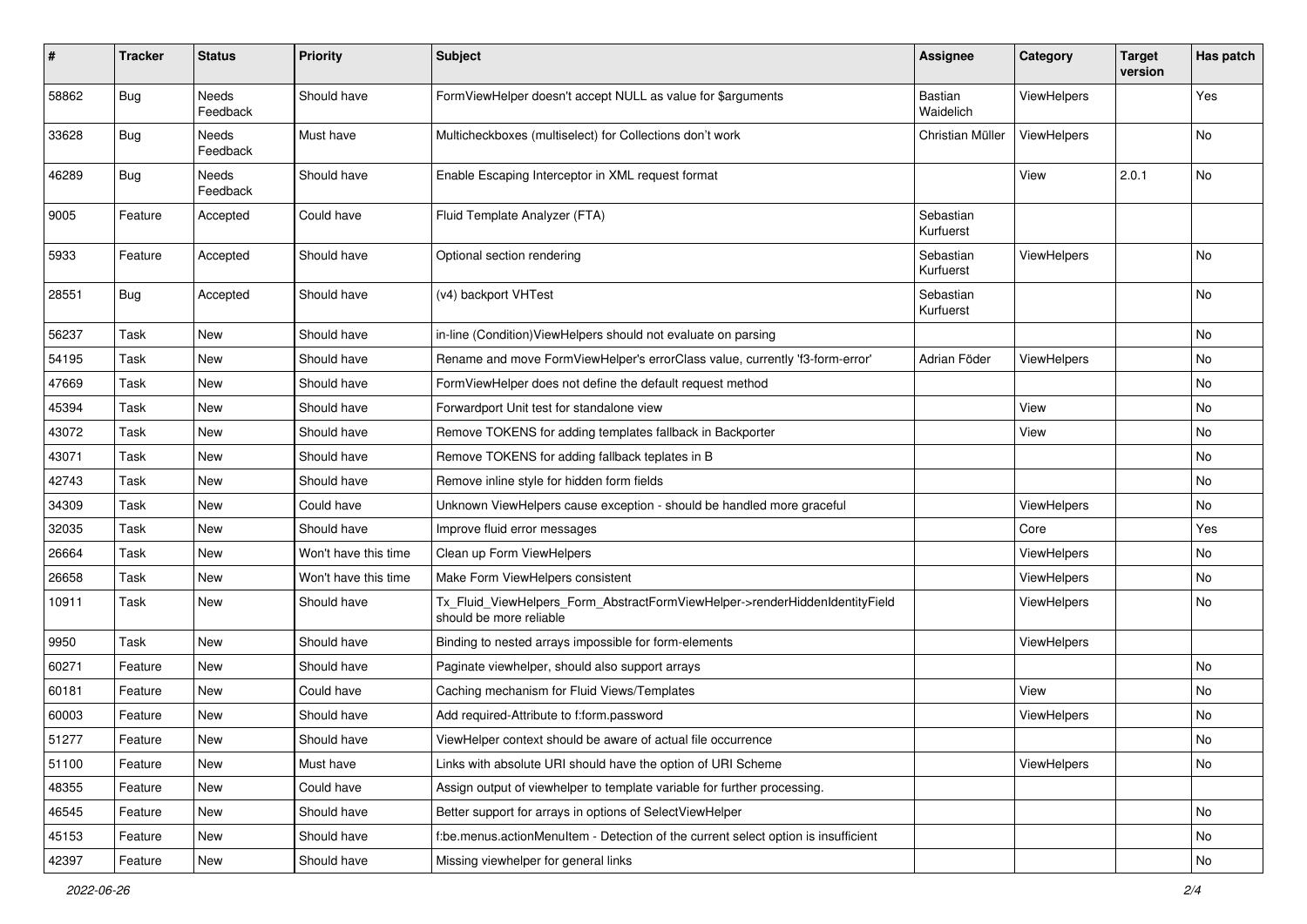| #     | <b>Tracker</b> | <b>Status</b> | <b>Priority</b> | <b>Subject</b>                                                                                | Assignee              | Category           | <b>Target</b><br>version | Has patch |
|-------|----------------|---------------|-----------------|-----------------------------------------------------------------------------------------------|-----------------------|--------------------|--------------------------|-----------|
| 40081 | Feature        | <b>New</b>    | Should have     | Allow assigned variables as keys in arrays                                                    |                       |                    |                          | <b>No</b> |
| 39936 | Feature        | New           | Should have     | registerTagAttribute should handle default values                                             |                       | <b>ViewHelpers</b> |                          | <b>No</b> |
| 38130 | Feature        | <b>New</b>    | Should have     | Checkboxes and multiple select fields should have an assignable default value                 |                       |                    |                          | <b>No</b> |
| 37095 | Feature        | <b>New</b>    | Should have     | It should be possible to set a different template on a Fluid TemplateView inside an<br>action | Christopher<br>Hlubek |                    |                          | No        |
| 36559 | Feature        | New           | Could have      | New widget progress bar                                                                       |                       |                    |                          | Yes       |
| 36410 | Feature        | New           | Should have     | Allow templates to send arguments back to layout                                              |                       | <b>ViewHelpers</b> |                          | <b>No</b> |
| 33215 | Feature        | <b>New</b>    | Should have     | RFC: Dynamic values in ObjectAccess paths                                                     |                       |                    |                          | <b>No</b> |
| 31955 | Feature        | New           | Should have     | f:uri.widget                                                                                  |                       | Widgets            |                          | No        |
| 30555 | Feature        | <b>New</b>    | Could have      | Make TagBuilder more extensible                                                               |                       | Core               |                          | No        |
| 10472 | Feature        | <b>New</b>    | Could have      | Fluid Standalone distribution                                                                 |                       | Core               |                          | No        |
| 9514  | Feature        | <b>New</b>    | Should have     | Support explicit Array Arguments for ViewHelpers                                              |                       |                    |                          |           |
| 7608  | Feature        | New           | Could have      | Configurable shorthand/object accessor delimiters                                             |                       | Core               |                          | Yes       |
| 4704  | Feature        | <b>New</b>    | Should have     | Improve parsing exception messages                                                            |                       | Core               |                          |           |
| 3725  | Feature        | <b>New</b>    | Could have      | <b>CSS Engine</b>                                                                             | Christian Müller      | ViewHelpers        |                          | <b>No</b> |
| 1907  | Feature        | New           | Could have      | Default values for view helpers based on context                                              |                       | Core               |                          |           |
| 62346 | Feature        | <b>New</b>    | Could have      | f:comment should have high precende                                                           |                       | Core               | 3.x                      | <b>No</b> |
| 52419 | Bug            | New           | Should have     | Wrong PHPDocs notation for default value inline f:translate viewhelper                        |                       |                    | 2.0                      | <b>No</b> |
| 60856 | Bug            | New           | Must have       | Target attribute not supported by the form viewhelper                                         |                       | ViewHelpers        |                          | Yes       |
| 58983 | Bug            | New           | Should have     | format.date does not respect linebreaks and throws exception                                  |                       |                    |                          | No        |
| 58921 | Bug            | New           | Should have     | f:form.* VHs crash if NOT inside f:form but followed by f:form                                |                       |                    |                          | No        |
| 57885 | Bug            | New           | Must have       | Inputs are cleared from a second form if the first form produced a vallidation error          |                       |                    |                          | No        |
| 54284 | Bug            | New           | Should have     | Default Option for Switch/Case VH                                                             |                       | <b>ViewHelpers</b> |                          | No        |
| 52591 | <b>Bug</b>     | <b>New</b>    | Should have     | The Pagination Widget broken for joined objects                                               |                       |                    |                          | No        |
| 49600 | Bug            | <b>New</b>    | Should have     | f:form tag shown as a HTML on frontend                                                        |                       | <b>ViewHelpers</b> |                          | No        |
| 49038 | Bug            | <b>New</b>    | Must have       | form select does not select the first item if prependOptionValue is used                      |                       |                    |                          | <b>No</b> |
| 40064 | Bug            | New           | Must have       | Multiselect is not getting persisted                                                          |                       | <b>ViewHelpers</b> |                          | No        |
| 39990 | Bug            | New           | Should have     | Same form twice in one template: hidden fields for empty values are only rendered<br>once     |                       | Core               |                          | <b>No</b> |
| 38369 | Bug            | <b>New</b>    | Must have       | Resource ViewHelpers should not fall back to request package                                  |                       | View               |                          | <b>No</b> |
| 37619 | Bug            | <b>New</b>    | Should have     | Fatal Error when using variable in name attribute of Section ViewHelper                       |                       | <b>ViewHelpers</b> |                          | <b>No</b> |
| 36655 | <b>Bug</b>     | <b>New</b>    | Should have     | <b>Pagination Links</b>                                                                       |                       | Widgets            |                          | No        |